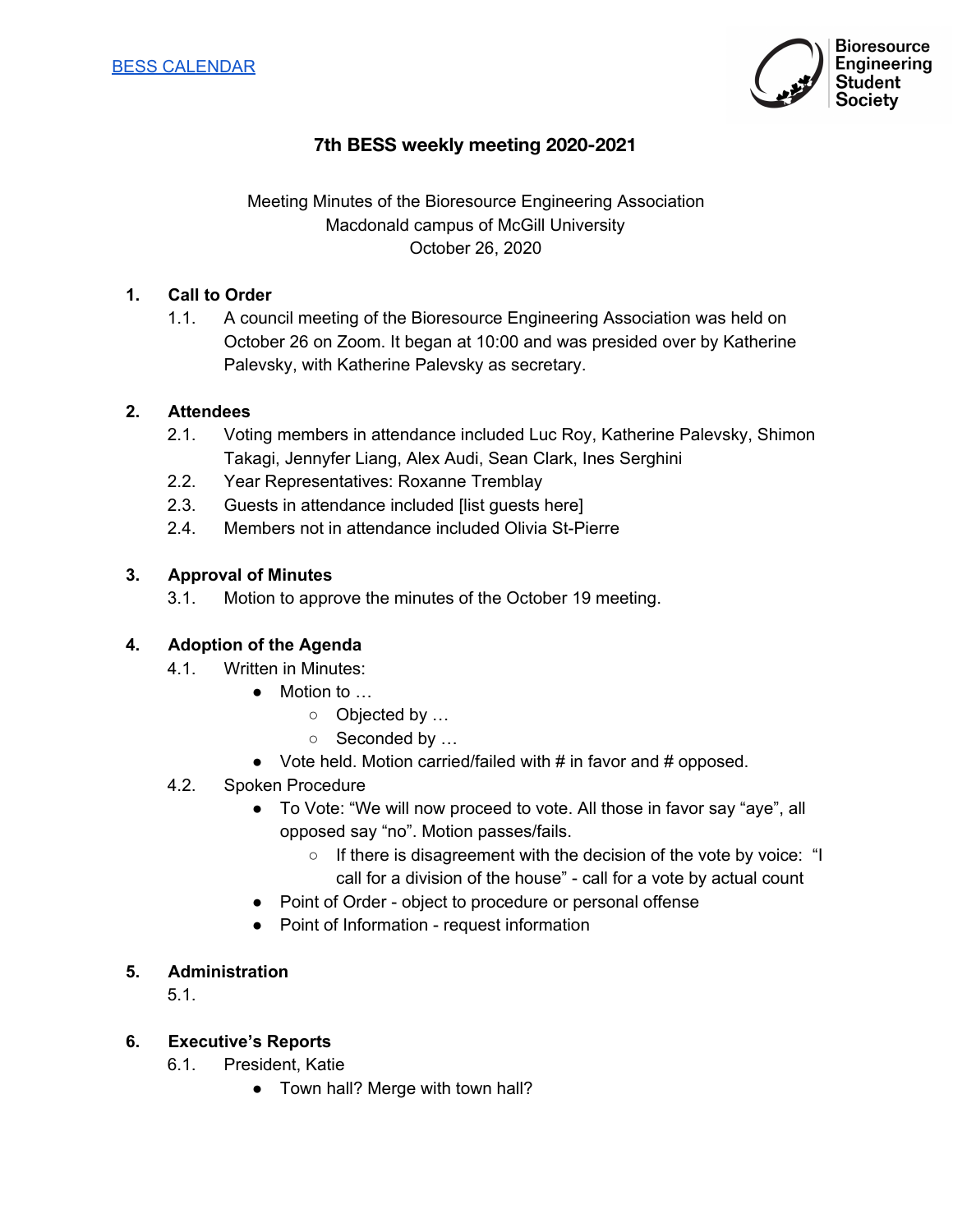

- General Assembly november 18, 2020 EMAIL Slava about uate
- Halloween not happening, but maybe something else with DHNUS, AESUS, FSA
- Christmas party!
- 6.2. VP Finance, Sean
	- Budget on google drive
	- **● Feedback ASAP**
	- Katie and Sean got paid back! CREIQ cheque being sent out for sure today
	- Can student fees be reimbursed if not used by the end of year?
	- Student fees for september: 8\$/student x 223 students = 1784\$
- 6.3. VP Academic, Shimon
	- Curriculum changes: meeting with all the profs. Upload on the drive
	- New Profs : Not sure if they are coming this year! Will confirm in december
	- U1 study groups not working very well due to differences in time zones
	- Next semester try to push a bit more
- 6.4. VP External, Ines
	- CFES: send global invoice to EUS instead of BESS directly and overcharged EUS
	- 200\$ cotisation to the CREIQ (we haven't paid) + Event, total 300\$
	- QEC delegation : no Quebec Engineering competition.
		- But mac competition to happen in january
- 6.5. VP Industrial Affairs, Jennyfer
	- Contact Julie Godin
		- Downtown event already happening to discuss CV/cover letter/internship! *Ongoing*
		- *○ [https://outlook.office365.com/owa/calendar/McGillEngineeringCar](https://outlook.office365.com/owa/calendar/McGillEngineeringCareerCentre@McGill.onmicrosoft.com/bookings/) [eerCentre@McGill.onmicrosoft.com/bookings/](https://outlook.office365.com/owa/calendar/McGillEngineeringCareerCentre@McGill.onmicrosoft.com/bookings/)*
		- Contact different HR reps from companies to go through application process?
		- Workshops?
- 6.6. VP Internal, Luc
	- Pumpkin carving !! This Friday? Saturday? Prizes!!
		- Facebook event and send email
		- Decide on prizes
		- Tools that you need...